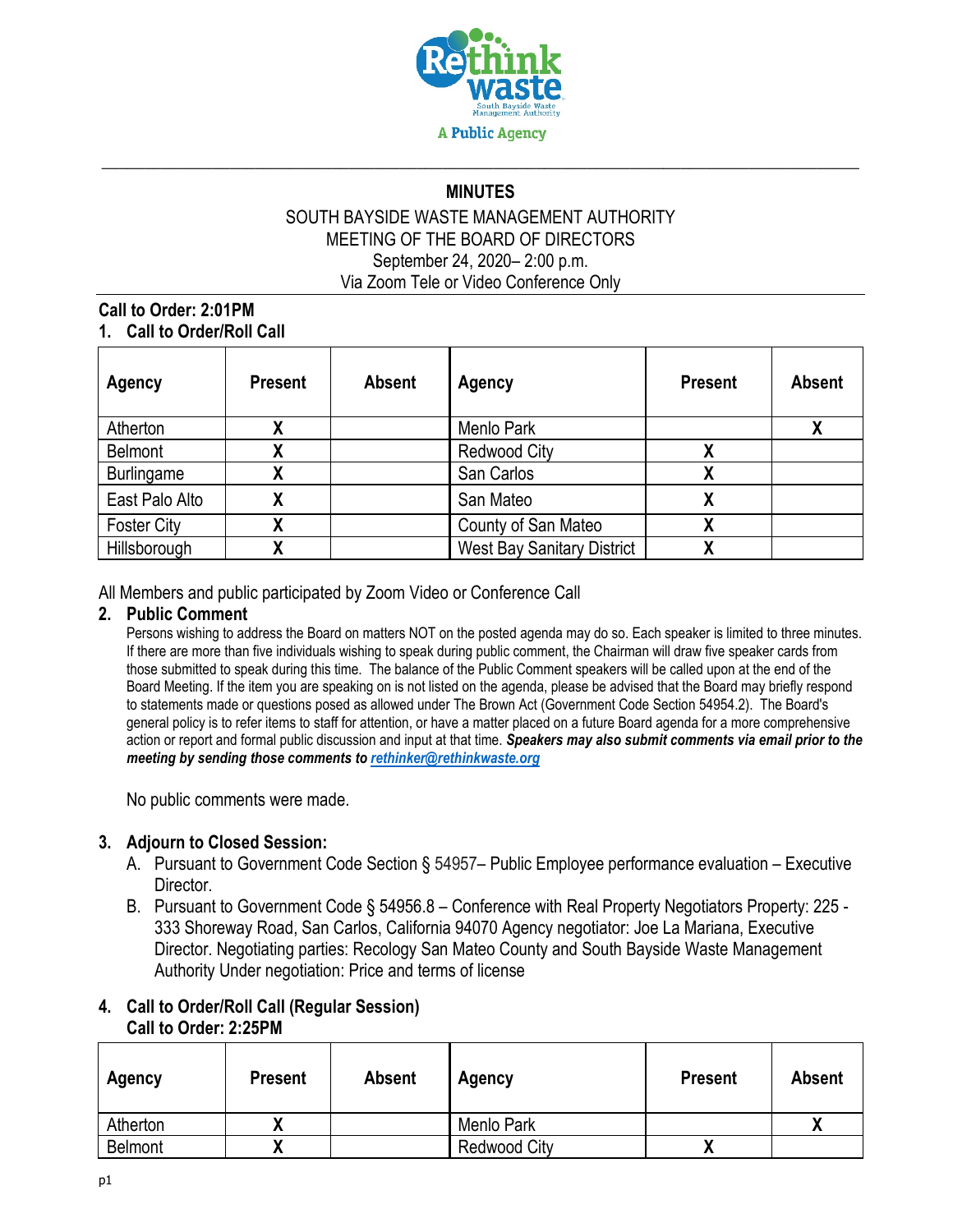| Burlingame         | San Carlos                 |  |
|--------------------|----------------------------|--|
| East Palo Alto     | San Mateo                  |  |
| <b>Foster City</b> | County of San Mateo        |  |
| Hillsborough       | West Bay Sanitary District |  |

## **5. Public Comment**

None

## **6. Executive Director's Report**

Executive Director La Mariana gave the following updates:

- The Town of Atherton Council voted 4-0 on September 16 to proceed with their plan to exit. The next steps in the process are that Atherton proceeds to each of Member Agencies elected bodies for approval to exit the JPA by December 31. Atherton's Town Manager has expressed a sense of urgency to do this as soon as possible. Assuming at least 10 of the 12 Member Agencies vote to approve the exit then Atherton would pay the \$2.2M exit costs discussed at the August Board meeting. He noted that staff is working to assist Atherton's urgent need and has just finalized a model staff report and resolution that has gone to each of the City Managers for placement on Council agendas. Lastly, he noted that all parties intend to have a respectful and professional transition of services.
- There are 3 remaining key meetings in 2020 (10/6) Finance Committee, (10/15) Joint Board/TAC Study Session, and (11/19) last regular Board meeting of the year. See agenda item 12E for the key agenda item topics at each meeting.
- The City of Palo Alto has issued an RFP for a portion of their mixed waste processing, but the SBWMA is not in a place to respond at this time, but he has asked Palo Alto to keep the SBWMA in mind for any future RFPs for processing, when we have all the operations up and running and history to be able to bid an appropriate cost, but at this time the costs are still unknown.
- On September 25, the entire SBWMA staff will be participating in an implicit bias training to discuss.
- He displayed the award RethinkWaste received at the Solid Waste Association of North America (SWANA) Northern California Chapter- the *2020 Public Agency of the Year* Award. The award was based on industry leadership and excellence in legislative advocacy, providing leading programs and policies, innovative operations, and environmental stewardship.

Executive Director La Mariana then gave a COVID update noting that both Recology and SBR have demonstrated extensive procedure and operating protocols to keep their employees safe. To date there has been one Recology employee positive COVID case and 3 positive cases at SBR. In both cases immediate measures were taken to quarantine. He acknowledged Recology and SBR for their efforts to keep their workforce safe and operations running.

Chair Benton saluted the team on the award of the 2020 Public Agency of the Year award.

Member Rak asked if there was any other action that needs to be taken by the SBWMA Board on the Atherton exit.

Executive Director La Mariana answered that there is no other action required by the SBWMA Board. Atherton needs 10 out of the 12 Member Agencies to vote in favor of their exit, and they have already voted, so once they get 9 additional votes they've satisfied that requirement then they pay the exit cost established by the Board in August and that is the final step.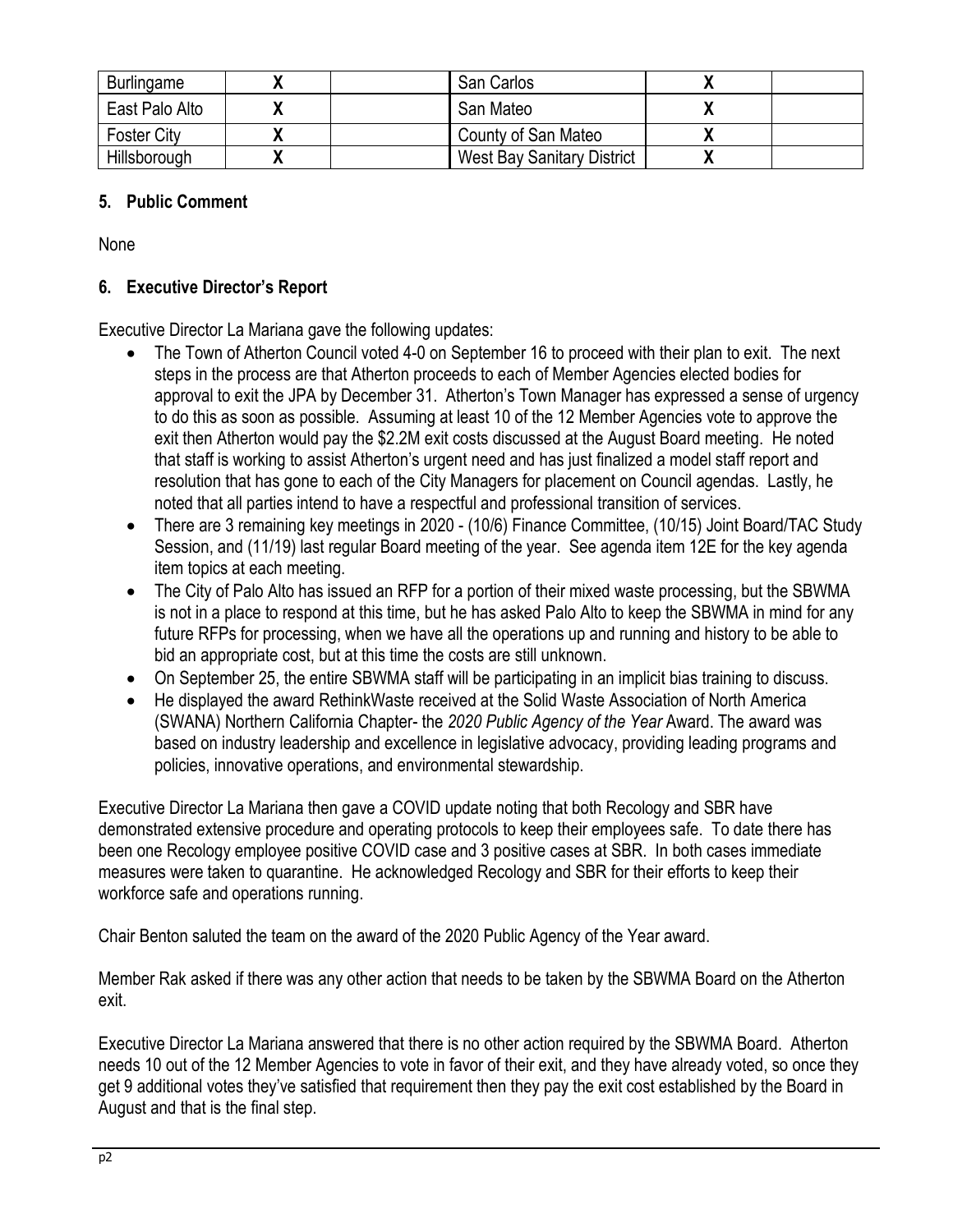Member Brownrigg asked for further information about the RFP that was issued that was not bid on.

Executive Director La Mariana noted the RFP was released and then he found out about it through a third party almost at the end of the reply period. As a public agency there is a formal review process, and the due date of the RFP didn't sync up with the opportunity to present it to the Board for consideration. Secondly, the Organicsto-Energy pilot has not been running long enough to have complete confidence in the numbers that the SBWMA would have submitted and then had to live with for the term of the contract. So, after consulting with the Executive Committee the SBWMA did not bid on the project.

Member Brownrigg commented that the Agency needs to think about how to be nimble and how to amortize costs over a larger service area, as a way to protect rate payers. He suggested staff look at process so it's not the system that is holding up the process of proposing in the future.

Chair Benton asked for further information in the written report about subsidy money, that the Agency wouldn't be ready to ask for in time for the grant deadline. And what would need to happen in order to be able to get that subsidy money.

Executive Director La Mariana noted that there is a grant subsidy available to convert a significant part of the Recology fleet to zero emission vehicles which right now is defined as electric vehicles. In this case there is PG&E and some others subsidy funds available, but the waste truck electric vehicle technology isn't there yet, for staff to be able to go through the evaluations process and make recommendations to the Board in order to apply for the subsidy.

Chair Benton reiterated Member Brownrigg's comment about being nimble and not letting the bureaucracy get in the way of being able to take advantage of subsidy money.

# **7. Approval of Consent Calendar**

Consent Calendar item(s) are considered to be routine and will be enacted by one motion. There will be no separate discussion on these items unless members of the Board, staff or public request specific items be removed for separate action. *Items removed from the Consent Calendar will be moved to the end of the agenda for separate discussion*.

- A. Approval of the Minutes from the August 20, 2020 Board of Directors Meeting
- B. Resolution Approving an Updated Conflict of Interest Code
- C. Resolution Approving a Contract Amendment in the amount of \$26,000 with S. Groner Associates for the Battery Outreach & Education
- D. Approval of Quarterly Investment Report for the Quarter ending June 30, 2020

#### Roll Call Vote: 11-0-0-1 **Agency Yes No Abstain Absent Agency Yes No Abstain Absent** Atherton **X** Menlo Park **X** Belmont **X X Redwood City X** Burlingame **X X**  $\vert$  **X**  $\vert$  **X**  $\vert$  San Carlos  $\vert$  **X East Palo Alto X X San Mateo X X S** County of San Mateo **X X County of San Mateo X** Foster City **X X** County of San Mateo **X**<br>
Hillsborough **X X** West Bay Sanitary Dist. **X** Hillsborough **X** X | West Bay Sanitary Dist.

# Motion/Second: Brownrigg/Widmer

**8. Administration and Finance**

No Items

# **9. Collection and Recycling Program Support and Compliance**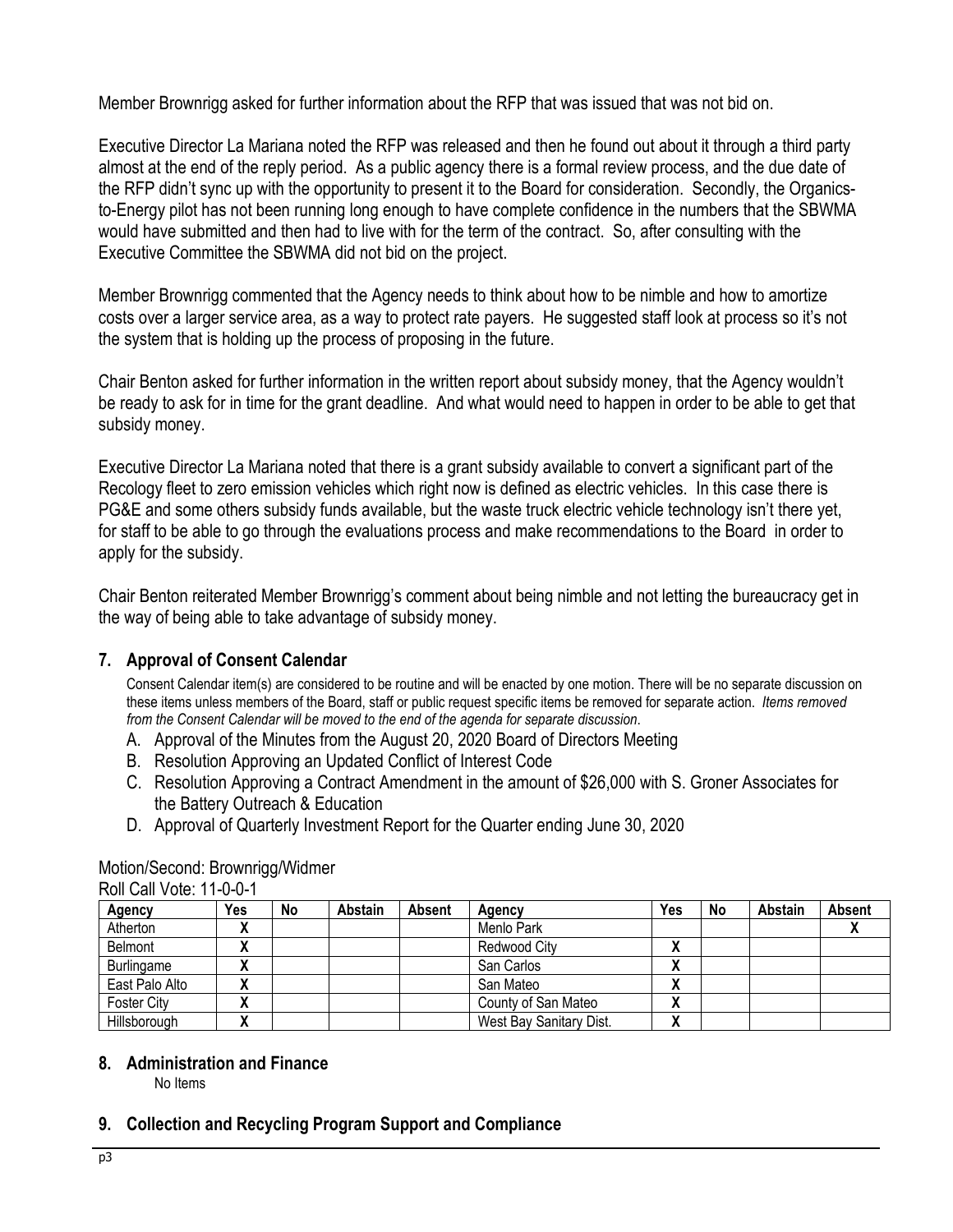A. Resolution Approving Recology San Mateo County's 2021 Compensation Application

Executive Director La Mariana noted the results of the annual rate survey are attached to the packet at agenda item 12A, and the member agencies' rates are very favorable. He noted that with the step up in the Recology contract in 2021 he expected the member agencies' rates to go up and be closer to the other rates in the attachment, but that the member agencies have been putting money in their rate stabilization funds in preparation for the 2021 step up so should be in good shape.

Staff Mangini gave a PowerPoint presentation noting that in past years the compensation has been based on a CPI adjustment, but this year the compensation is based on the base compensation that is in each member agency's amended and restated franchise agreements. He also noted that the recommended compensation \$65,774,515 is actually \$224,000 less than Recology's compensation application due to the route assessment period used. Originally Recology had used a route assessment period of February/March for the commercial line of business to calculate the service level adjustment, but because this time period was pre-lockdown, staff negotiated with Recology to use a time period of June/July as staff felt it was more representative of the go forward economic conditions.

Executive Director La Mariana noted that 1.3% for the Service Level Adjustment factor is very welcome news, and the increases are extremely close to what staff had projected last year.

Mike Kelly of Recology noted that on September 8, 2020 he sent a letter to Executive Director La Mariana identifying indirect costs currently allocated to Atherton including electricity, phone systems, maintenance, IT costs, mechanics, customer service representatives supervisors, managers etc. These are costs that remain at Recology if Atherton exits. He added that when Recology negotiated the amended and restated agreement the assumption was that 12 member agencies would share in these indirect costs. He also noted that the amount that the remaining agencies would share is approximately \$386,000 or 0.24%-0.54%of the total revenue requirement for the SBWMA. Recology believes that these indirect costs should be reallocated amongst the remaining member agencies.

Counsel Savaree noted she has looked at the contract and she doesn't believe it provides for other members to have contractual responsibility pick up these costs. It was an assumption that there would be 12 member agencies, but the parties went into the agreement knowing that if 8 of the member agencies approved the contract it would be operative. She added that there is no provision in the contract that requires Recology be made whole if one agency defaults or leaves the SBWMA.

The Board discussed the additional \$386,000 in indirect costs identified by Recology due to the Atherton Exit. Member Hurt asked why it was not included in the \$2.2M exit cost that was established at the August meeting.

Executive Director La Mariana explained that the discussion and approval of the costs determined for Atherton to exit on August 20, was identifying and capturing of all of the obligations the Town of Atherton had through December 31, 2020. After the August 20 meeting he was contacted by Recology on these ongoing and going forward costs that Recology had identified. He added that the attorney's office have reviewed the letter that is in the Board packet sent by Recology identifying these indirect costs and have determined that the franchise agreements between Recology and the remaining 11 member agencies don't bear these costs. So, each of the franchise agreements would need to be re-negotiated to reconsider these costs and modify and amend their franchise agreements. Based on that legal opinion it is staff's recommendation not to include the \$386,000 indirect costs in this compensation adjustment approval, so they are not included in the number presented.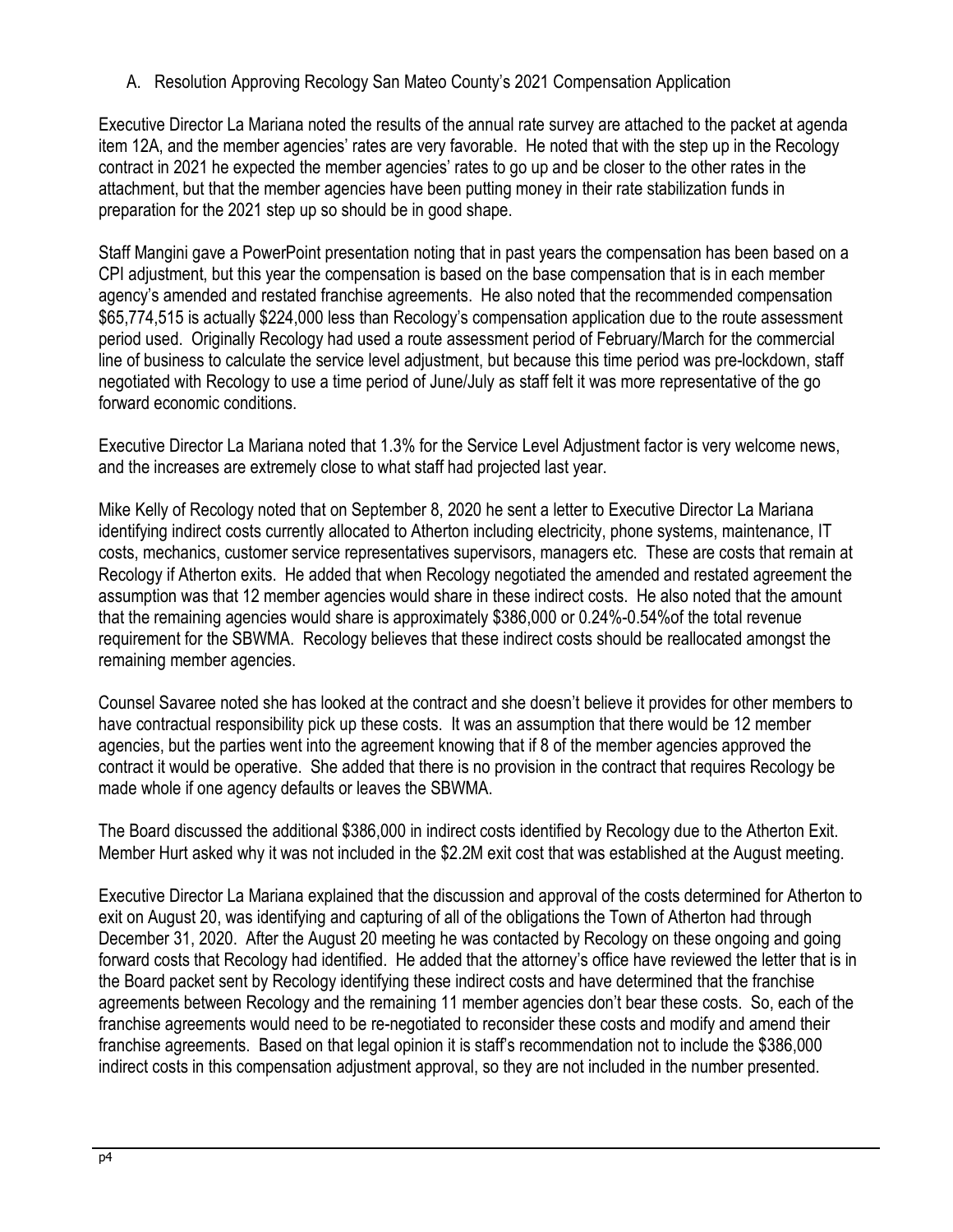Chair Benton asked for confirmation that the SBWMA is not required to allocate this \$386,000 because it is not in each member agency's individual franchise agreement.

Counsel Savaree confirmed that Chair Benton was right, and also responded to Board Member Hurt's question noting that the calculation of all amounts due as part of Atherton's exit was looked about by HF&H Consultants and they didn't identify this as a cost that anybody should be responsible for because the contract doesn't provide for that. When the SBWMA received this letter identifying the \$386,000 in costs from Recology she again looked at the contract provisions, and there is no provision in the contract that would require that any of the Member Agencies pick up this obligation of a departing member.

Member Brownrigg commented that Recology amortizes costs over 12 agencies and now one of those agencies is leaving so it seemed right to him that the remaining 11 agencies shoulder those costs whether or not the contract is written in a different way. He thought Recology's request was reasonable.

Member Mahanoupour asked if the Board would be voting on the \$386,000 that is in dispute today.

Member Widmer commented that this is not a dispute with Atherton, it's a dispute with Reoclogy.

Chair Benton added that it is not being voted on today and has not been included in the compensation adjustment and review staff has prepared.

Member Groom noted that the County staff has been working with SBWMA staff on a disagreement on the CFA charge. And asked if that would be resolved with the County's staff.

Executive Director La Mariana answered that staff is working with the county to get the issue resolved, but that he didn't find out about it until yesterday, so it is not resolved yet.

Member Groom noted she would abstain from the vote.

Chair Benton asked how the approved compensation would change as a result of discussions like this that are still ongoing. He wondered If the board's approval would be only for the total dollar amount and if the allocation to each member agency was still to be determined.

Counsel Savaree answered that the Board is approving the total compensation number that is then allocated out to each member agency based on the formula that is in the franchise agreements.

Counsel Borger clarified that approval of the compensation application is an approval of the total compensation to Recology and each individual member's compensation allocation amount as well. She noted that the approval could be made subject to the adjustment of getting the County's calculation corrected.

Chair Benton asked how Atherton's exit would play into the compensation language.

Staff Mangini noted that there is language in the staff report, but not the resolution itself stating that if Atherton exits the compensation would be reduced to \$64,161,753 without the need for further action by the Board.

Counsel Borger noted that the reduction in Recology's compensation should Atherton exit would happen automatically through the contract.

Member Hurt asked if the TAC recommended the details in the report for approval.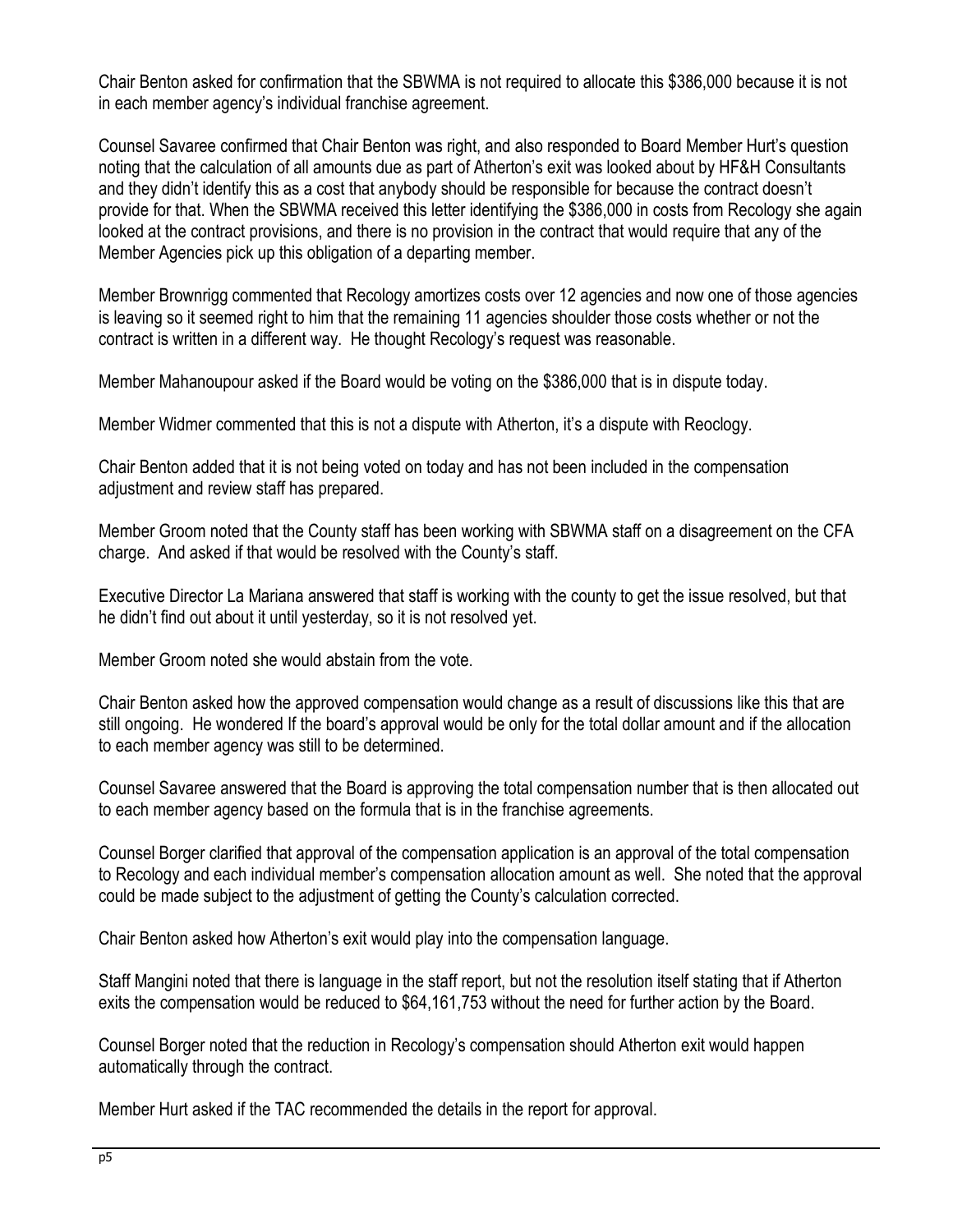Executive Director La Mariana answered that it was presented as an informational discussion item to the TAC not an approval item, there was no formal action.

Member Hurt asked for further details on the 3<sup>rd</sup> party audit.

Staff Mangini answered that the audit verified the 2019 revenue reconciliation, and they verified all the numbers to make sure that the calculated surplus/shortfall from each member agency is accurate. The numbers verified for accuracy in the audit report include: revenue generated from the member agencies, compensation due to Recology, disposal tip fees charged, and agency fees applied to the revenue that goes back to the member agencies.

Mike Kelly confirmed that the audit teams certify that the systems Recology uses to verify the stats used in the compensation application operate as Recology describes them too.

Member Hurt commented that Belmont has different methodology and calculations so, therefore, table 8 doesn't accurately express what is happening in Belmont, so that by voting yes on this item she would be agreeing that those numbers are correct. This Table 8 notes that Belmont has a shortfall, when they never have. She noted she would abstain from approving the compensation application.

Executive Director noted that he has been in touch with senior staff at Belmont since he found out about the issue yesterday, and assured her that SBWMA staff would work with Belmont staff on a resolution on how the numbers are displayed.

Member Brownrigg commented that he thought it would be impossible to vote on the specific allocation numbers to each member agency given the issues with Belmont and the County and he didn't feel comfortable voting with so much uncertainty. He added he could vote for a gross number subject to a future vote on allocations.

Member Mahahpour, Member Rak and Member Aguirre commented that they felt uncomfortable and asked for further time to review.

Executive Director La Mariana noted that there is a contractual obligation to have this approved by October 1, which ties into the agency's prop 218 notices.

Counsel Savaree noted that the contract does say October 1, but if staff could get the information to address the Board's concerns and reconvene the Board as soon as possible on this issue staff should honor those requests.

Member Rak made a motion to table this to a future meeting.

Member Bonilla seconded the motion.

| Agency             | Yes                | No | Abstain | Absent | Agency                  | Yes    | No | Abstain | Absent |
|--------------------|--------------------|----|---------|--------|-------------------------|--------|----|---------|--------|
| Atherton           |                    |    |         |        | Menlo Park              |        |    |         |        |
| Belmont            |                    |    |         |        | Redwood City            | Λ      |    |         |        |
| Burlingame         |                    |    |         |        | San Carlos              | `<br>Λ |    |         |        |
| East Palo Alto     |                    |    |         |        | San Mateo               | `<br>Λ |    |         |        |
| <b>Foster City</b> | $\mathbf{\Lambda}$ |    |         |        | County of San Mateo     | v<br>Δ |    |         |        |
| Hillsborough       | v                  |    |         |        | West Bay Sanitary Dist. | `<br>Δ |    |         |        |

Roll Call vote:9-0-1-2

Chair Benton asked for further board direction to staff on how to manage Recology's request for an additional \$386,000 in costs.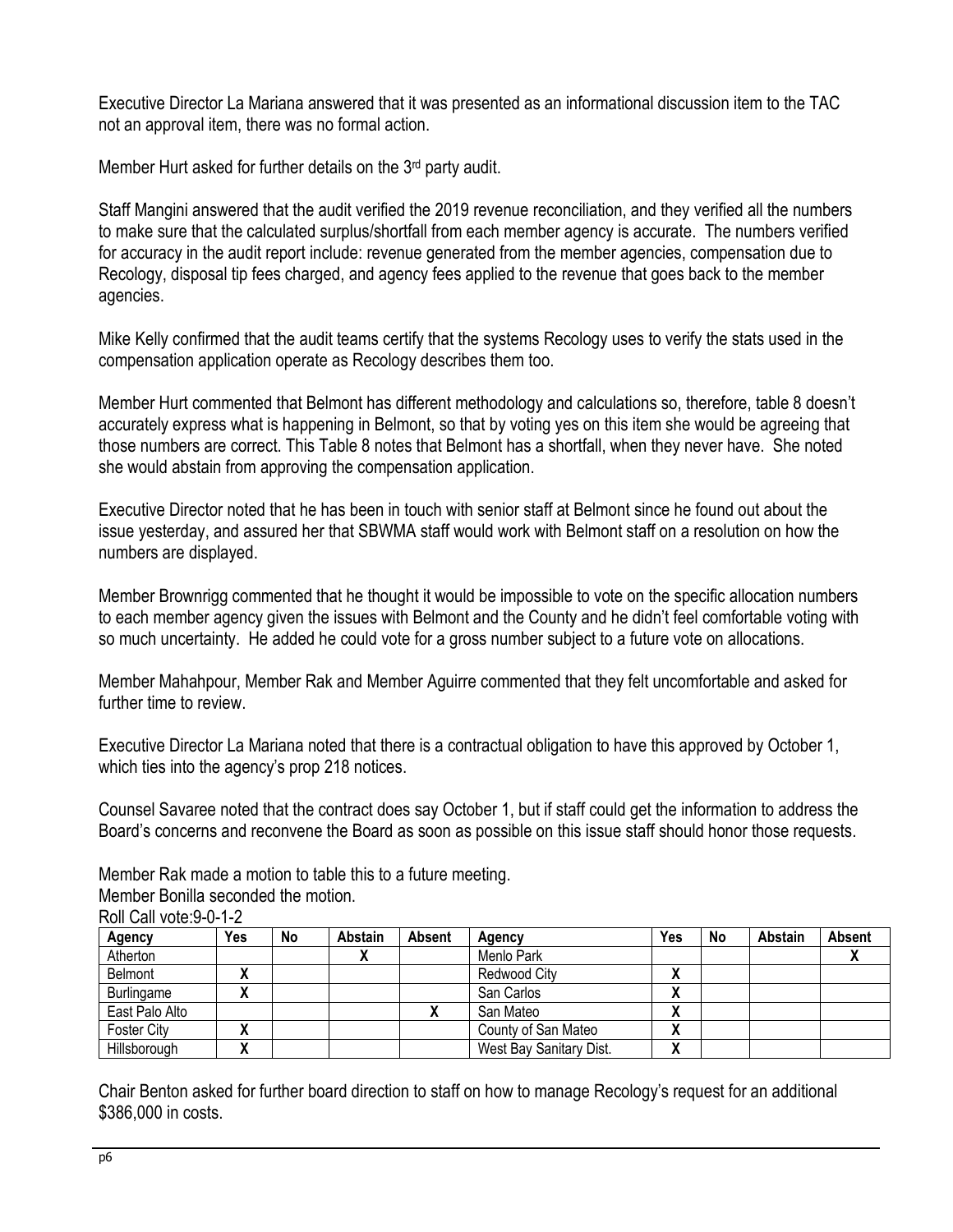Member Bonilla commented that it gives him pause about considering the exit of Atherton, noting that it is a reason to look closer at the liability to the remaining agencies on an ongoing basis. He did not think it was fair that Recology should be expected to eat the difference.

Member Hurt agreed with Member Bonilla reminding the Board that she voted no on the staff recommended dollar amount for Atherton's exit, with her main concern that all of the costs weren't being covered. So, she was concerned about how to handle this moving forward and who should take responsibility for the very large number.

Member Widmer commented that Atherton made it clear that they were looking into exiting over a year ago, indirect costs can be cut, but they chose to leave them in and bring them up at the last minute. Atherton will get no benefit from the indirect costs noting that asking Atherton to pay for future indirect costs is not going to be well accepted and is not fair.

Chair Benton directed staff and Atherton to think this issue through and come up with a solution.

## **10. Shoreway Operations and Contract Management**

A. Resolution Approving South Bay Recycling's 2021 Compensation Application

Staff Gans gave an overview of this item noting that all the services and costs in the agreement are on a per ton basis, so SBR's agreement is a more straightforward agreement, if the tonnage goes down the SBWMA isn't obligated to pay for the reduction in tonnage. He noted that there is a 6.2% decrease in compensation year over year - a \$1,219,108 from 2020 - for a total estimated compensation amount in 2021 of \$18,565,479. He added that there are two main reasons for the decrease. One, a passthrough cost of \$846,000 related to the closure of the buyback center, which closed because the CalRecycle California refund value (CRV) program isn't working very well, which caused a lot of buyback centers to close, and in turn drove a lot of traffic to Shoreway and caused unsafe traffic conditions, so the decision was made to close the Buyback center permanently. Two, fuel costs are decreasing by 16% and making a 5% decrease in transportation costs.

| <u>RUIL CAILVULE. TU-U-U-Z</u> |     |    |         |               |                         |                        |    |         |        |
|--------------------------------|-----|----|---------|---------------|-------------------------|------------------------|----|---------|--------|
| Agency                         | Yes | No | Abstain | <b>Absent</b> | Agency                  | <b>Yes</b>             | No | Abstain | Absent |
| Atherton                       | Λ   |    |         |               | Menlo Park              |                        |    |         |        |
| <b>Belmont</b>                 | Λ   |    |         |               | Redwood City            | Λ                      |    |         |        |
| Burlingame                     |     |    |         |               | San Carlos              | $\mathbf{v}$           |    |         |        |
| East Palo Alto                 |     |    |         |               | San Mateo               | $\mathbf{\mathcal{L}}$ |    |         |        |
| Foster City                    |     |    |         |               | County of San Mateo     | Λ                      |    |         |        |
| Hillsborough                   |     |    |         |               | West Bay Sanitary Dist. | Λ                      |    |         |        |

#### Motion/Second: Dehn/Rak Roll Call Vote: 10-0-0-2

B. Resolution Approving the Use of Shoreway Sewer Line for Discharge of Landfill Leachate by BFI's Ox Mountain Landfill (Half Moon Bay) Facility

Staff Gans introduced the item, noting that it got pulled from consent at the last meeting and asked to go straight to discussion.

Member Widmer asked if the pipeline is sound, and which party is responsible if the pipeline is not sound.

Staff Gans answered that in the license agreement specifically notes that BFI Republic Services assumes all risk and liability and agrees to indemnify the SBWMA for all costs and damages.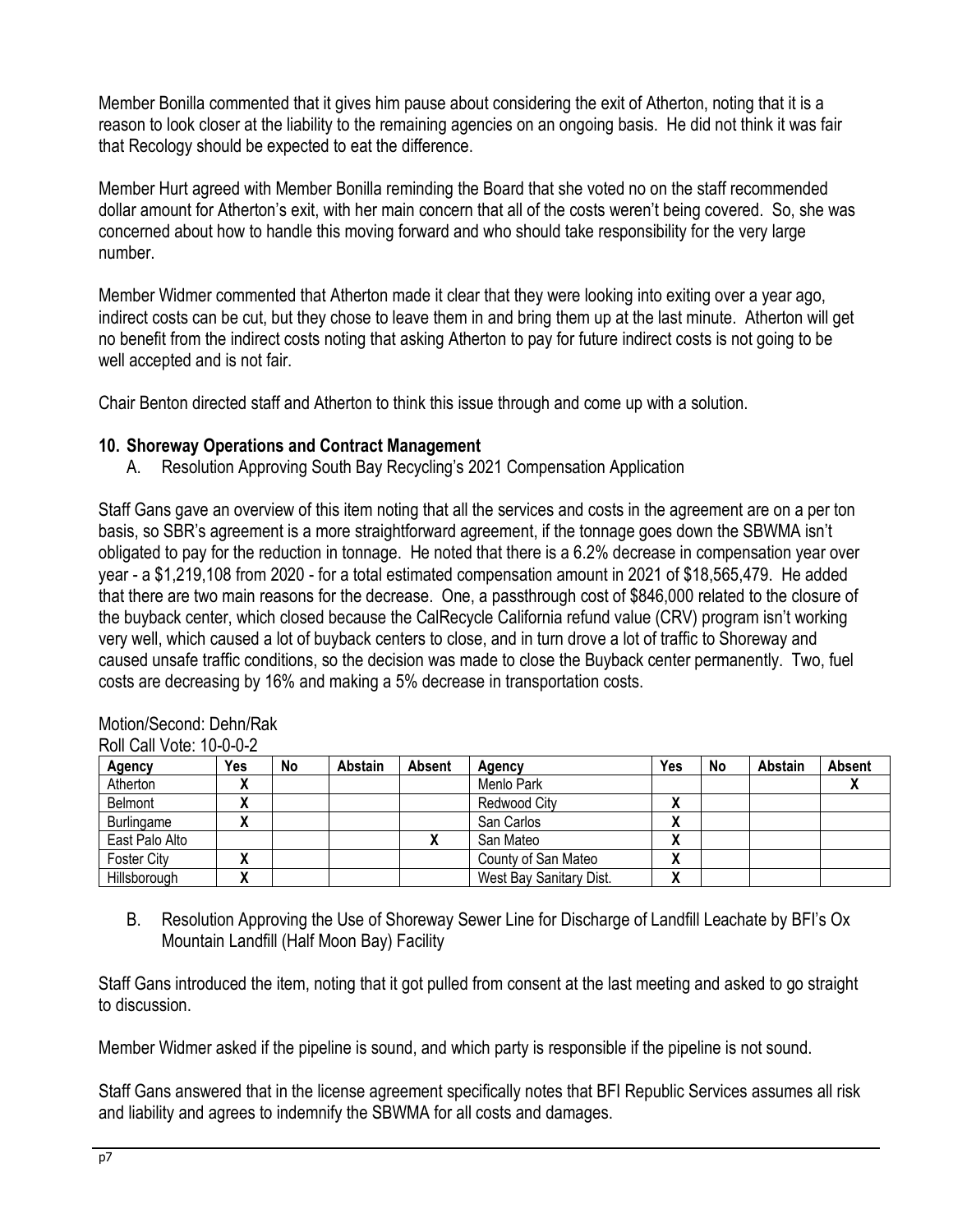Member Rak noted that the staff reporting mentions a \$10,000 loss, and if that is the case why is the SBWMA absorbing those costs.

Staff Gans answered that the \$10,000 in the staff report is an estimated cost for staff time and other costs they owe to the SBWMA.

Member Hurt asked if this process would bump up allowable emissions.

Staff Gans answered that he didn't think that it would have any impact of the facility's air emission, and the process would fall under Silicon Valley Clean Water's air permit.

## Motion/Second: Hurt/Bonilla

Roll Call Vote: 10-0-0-2

| Agency             | Yes | No | Abstain | <b>Absent</b> | Agency                  | Yes               | No | Abstain | <b>Absent</b> |
|--------------------|-----|----|---------|---------------|-------------------------|-------------------|----|---------|---------------|
| Atherton           | "   |    |         |               | Menlo Park              |                   |    |         |               |
| Belmont            | "   |    |         |               | Redwood City            | v<br>$\mathbf{v}$ |    |         |               |
| Burlingame         |     |    |         |               | San Carlos              | v<br>$\mathbf{v}$ |    |         |               |
| East Palo Alto     |     |    |         |               | San Mateo               | v<br>$\mathbf{v}$ |    |         |               |
| <b>Foster City</b> |     |    |         |               | County of San Mateo     | v<br>$\mathbf{v}$ |    |         |               |
| Hillsborough       |     |    |         |               | West Bay Sanitary Dist. | v<br>$\mathbf{v}$ |    |         |               |

C. Resolution Approving Transfer Station Tunnel Pump Replacement Project

Staff Gans noted that the staff report is very straightforward on this item. There are large pumps that lift storm water as well as processed water that accumulates in the transfer station tunnels. The tunnels sit below grade and below ground water, so there is also ground water in the tunnel. The pumps lift that water out of the tunnel and into the sewer. The pumps are worn out and need to be replaced before the rainy season.

## Motion/Second: Bonilla/Groom

Roll Call Vote: 10-0-0-2

| Agency             | Yes | No | Abstain | Absent | Agency                  | Yes               | <b>No</b> | Abstain | Absent |
|--------------------|-----|----|---------|--------|-------------------------|-------------------|-----------|---------|--------|
| Atherton           |     |    |         |        | Menlo Park              |                   |           |         |        |
| Belmont            | "   |    |         |        | Redwood City            | v<br>$\mathbf{v}$ |           |         |        |
| Burlingame         |     |    |         |        | San Carlos              | v<br>$\mathbf{v}$ |           |         |        |
| East Palo Alto     |     |    |         |        | San Mateo               | v<br>$\mathbf{v}$ |           |         |        |
| <b>Foster City</b> |     |    |         |        | County of San Mateo     | v<br>$\mathbf{v}$ |           |         |        |
| Hillsborough       |     |    |         |        | West Bay Sanitary Dist. | ۰.<br>Λ           |           |         |        |

D. Discussion on SBR's notice to furlough 5 employees

Member Bonilla gave the highlighted overview of the letter he sent to the Board. He noted that there is mandatory overtime due to short staff and commented that there shouldn't be reductions in staff if there is a need for overtime and recommended stop the overtime and keep the furloughed workers on staff. He also noted that the workers are needed on the floor to keep everyone safe. He noted that more businesses are going to be opening up and tonnage is trending back upward.

Chair Benton reminded the Board that SBR is the employer who has a labor agreement with the union, and this issue is between the union and SBR and he didn't see a role for the Board to play in this decision.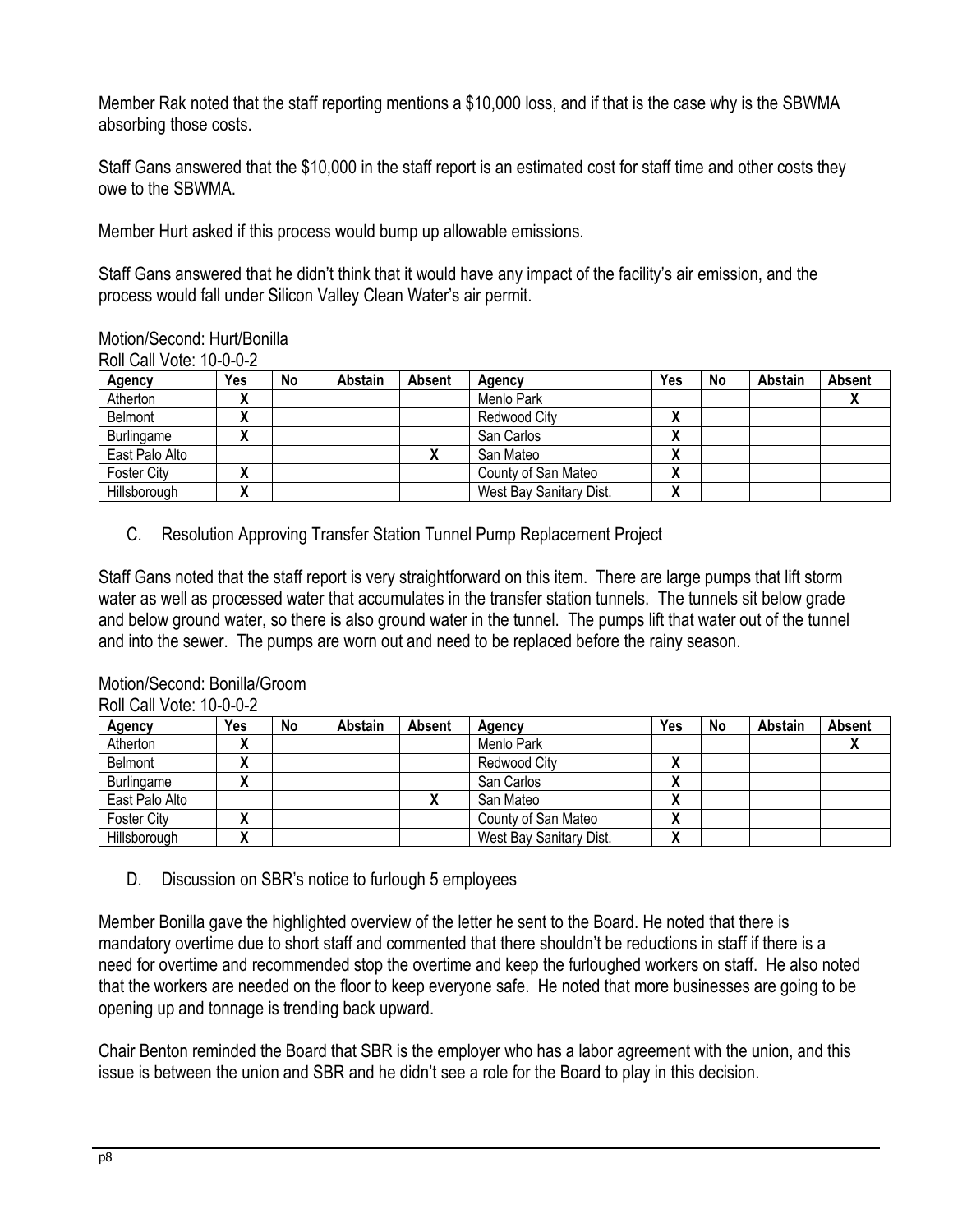Executive Director La Mariana noted that staff was asked to research the contractual elements of this issue, and based on the language in the operations agreement, and the tons that have dropped over a 6-month period, per section 15.11 of the contract, SBR is contractually entitled to make this decision.

Member Hurt asked how many people have been furloughed since shelter in place.

Dwight Herring of SBR answered that none have been furloughed so far, but tonnage is decreasing year over year and has not recovered to pre-COVID volumes. He added that when he projects the current volume out and averages it out, SBR is under the annual average set forth in the operating agreement.

Member Hurt asked how much savings there would be after furloughing the 5 employees.

Dwight Herring answered about \$700,000 per year.

Member Widmer commented that he went back and looked at SBR's reports and can see that the tonnage actually is decreasing. He noted a time when Member Bonilla pointed out to the Board that it is the Executive Director's decision to make management decisions about the SBWMA, and this is a similar issue regarding a subcontractor. He agreed with chair Benton that this isn't SBWMA business and the Board has no input, it's between SBR and their team and they should just be advising the Executive Director.

Member Rak commented that he was concerned that SBR was making hasty actions given that things seem to be coming back, he understood the Board has no role in this, but he thought it would be better to wait and see if the tonnage increases now that things are opening back up, and he thought it was premature action by SBR.

There were 3 public comments: Robert Sandavol from Teamsters Local 35; Brian Marshall, a 30 year plus employee at Shoreway currently working as a Recology Shop Steward; and Joseph Gomes, a 33-year transfer station employee. All spoke about safety as their main concern regarding the proposed furlough, and the mandatory overtime as a reason not to furlough.

Member Rak asked Dwight Herring to address safety concerns and the mandatory overtime.

Dwight Herring noted that SBR is a 7-day operation, and they count their employees as a full time equivalent. There is overtime on Saturday and Sunday that is posted and employees sign up for it, there isn't typically weekend work in the MRF, but the transfer station does run 7 days a week. Regarding spotters, they are retaining door and gate spotters, and they don't want to compromise on safety. When there were 400,000 tons a year coming into the transfer station there were mid-floor spotters. However currently there has been a 16% reduction in inbound tonnage from the prior year, and there is not a need for some of these positions due to the volume. Obviously, our volume is based on inbound tonnage and with the tonnage being down the revenue is down, so it was a business decision to reduce staffing.

Member Hurt asked that SBR be thoughtful about keeping folks on, and the safety of operations, and she would like to see how SBR can keep these employees on.

Member Bonilla asked SBR to take the concerns raised today by some of the SBWMA Board to the SBR Board and ask them to reconsider. He asked that the Board vote on his suggestion of taking the concerns raised today to the SBR Board.